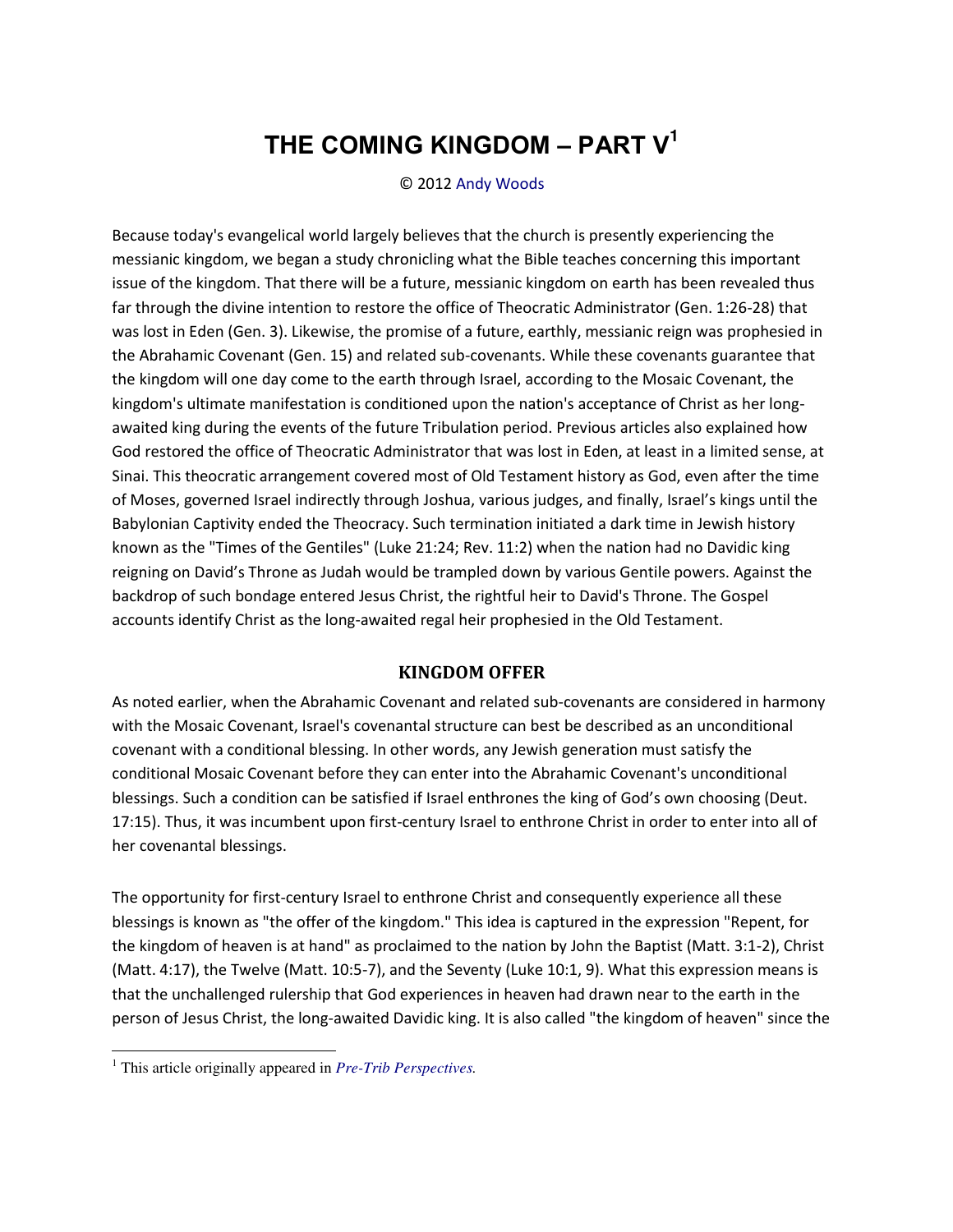kingdom will be inaugurated by the "God of heaven." Notice how Daniel connects this "God of heaven" with His coming kingdom: "In the days of those kings the *God of heaven* will set up a *kingdom* which will never be destroyed..." (Dan. 2:44). Because the king was present, the opportunity to enthrone Him was a reality for first-century Israel. However, the expression "at hand" does not mean that the kingdom had arrived. Rather, the kingdom was near or in a state of imminence or immediate expectation since the presence of the king allowed first-century Israel to make a bona fide choice to enthrone Christ and thus enter into her covenantal blessings.

Notice that the word "kingdom" in the expression "Repent, for the kingdom of heaven is at hand" is left undefined by John the Baptist, Christ, the Twelve, and the Seventy. This lack of a New Testament definition shows that the notion of the kingdom was understood by how the concept had already been developed in the Old Testament. As we have learned, the Old Testament portrays a coming earthly, messianic kingdom. This kingdom is anticipated in the office of Theocratic Administrator that was lost in Eden, in the biblical covenants, in the earthly theocracy governing Israel from the time of Moses to Zedekiah, and in the predictions of the Old Testament prophets. Had first-century Israel enthroned Christ, this earthly kingdom would have become a reality not only for the nation but also for the entire world. Israel's covenants would have been fulfilled, and the Times of the Gentiles would have terminated.

## **FIRST-CENTURY ISRAEL REJECTS THE KINGDOM OFFER**

Despite the unprecedented opportunity for the establishment of the messianic kingdom due to the presence of the king among the first-century Jews, tragically, Israel rejected the kingdom offer. Why did the Israel of Christ's day reject the opportunity to establish the kingdom? At least two reasons can be given. First, Christ emphasized in the Sermon on the Mount that the kingdom was not only physical and political but also moral and spiritual (Matt. 5–7). Here, Christ reiterated what the Old Testament had already revealed that while the kingdom would certainly be earthly and terrestrial it would also be moral and ethical (Ezek. 37:23-24). Thus, citizens of Christ's kingdom had to exhibit certain moral qualities (Matt. 5:3-12). Because Israel was far more interested in a physical and political kingdom that would overthrow an oppressive Rome than they were in a spiritual and moral kingdom (John 6:15, 26), Christ's emphasis upon the moral characteristics of His kingdom set the stage for Israel's ultimate rejection of the kingdom offer.

Second, Israel pursued righteousness by way of self-effort rather than by accepting the imputed or transferred righteousness offered by Christ (Matt. 5:20). Israel's works-oriented Pharisaical system (Mark 7:13) caused the nation to stumble over Christ's simple message that righteousness can only be gained by faith alone (John 6:28-29). Romans 9:30-32 explains, "What shall we say then? That Gentiles, who did not pursue righteousness, attained righteousness, even the righteousness which is by faith; but Israel, pursuing a law of righteousness, did not arrive at *that* law. Why? Because *they did* not *pursue it* by faith, but as though *it were* by works. They stumbled over THE STUMBLING STONE." While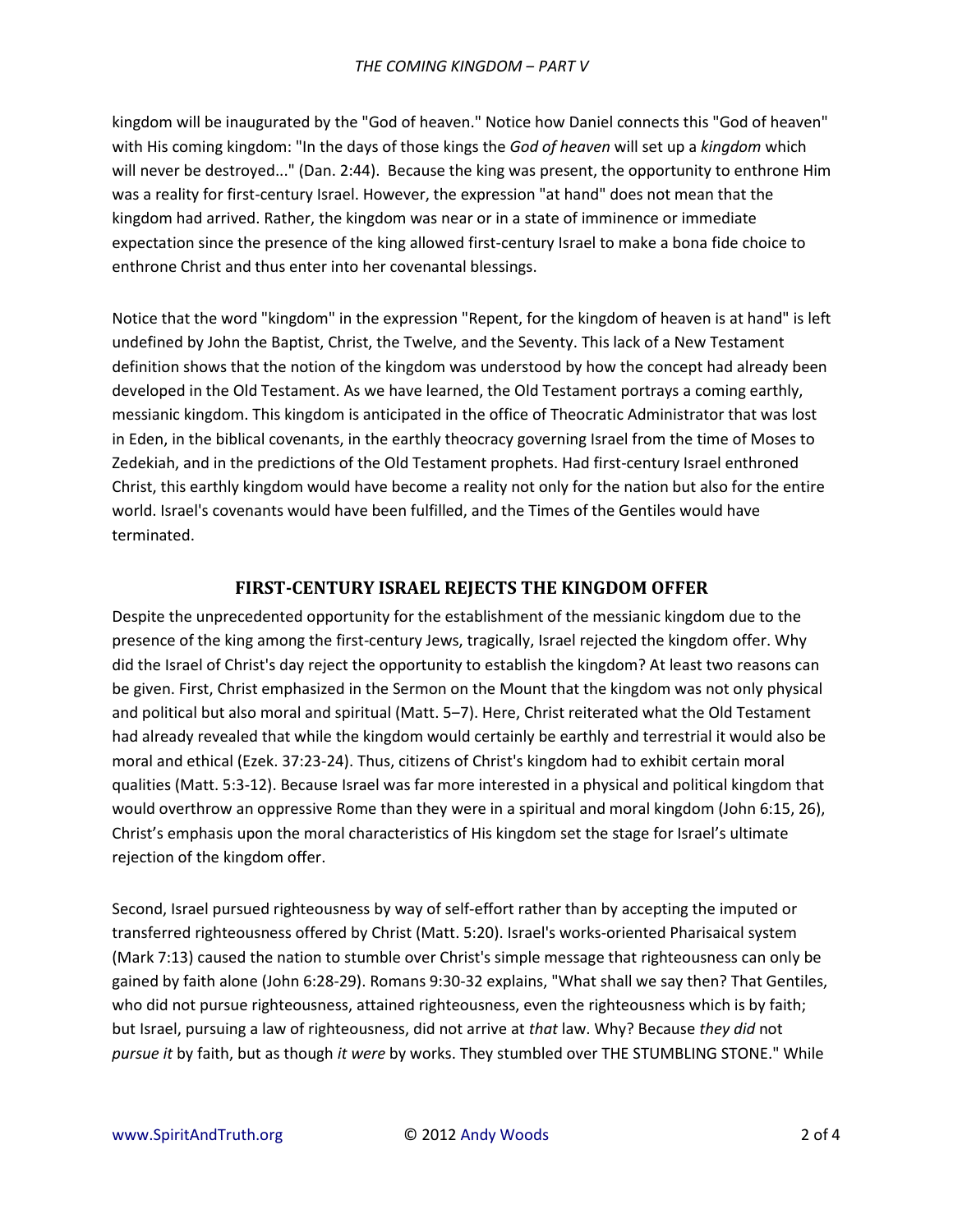a small Jewish remnant did accept Christ's message, the crux of the nation as well as the nation's leadership stumbled over it.

The Gospels carefully reveal Israel's rejection of the kingdom offer. The turning point is found in Matt. 12:24. When the Pharisees were unable to explain away one of Christ's many miracles, they instead attributed the miracle's performance to Satanic powers. At this point, the expression "Repent, for the kingdom of heaven is at hand" virtually disappears from Matthew's Gospel. The phrase does not resurface until the offer is re-extended to a distant generation of Jews during the future Tribulation period (Matt. 24:14). Such an absence signifies that God took the kingdom offer off the table when the Pharisees demonstrated unbelief when confronted by Christ's miracles. This rejection of the offer was ratified at Christ's triumphal entry into Jerusalem as well as by the nation's decision to hand Christ over to the Romans for crucifixion (Matt. 21–23; 26–27). Israel's rejection of the kingdom offer is also represented in the following statement by the nation's religious leaders to Pilate: "Pilate said to them, 'Shall I crucify your King?' The chief priests answered, 'We have no king but Caesar'" (John 19:15). Thus, John well summarizes: "He came to His own, and those who were His own did not receive Him" (John 1:11).

Because Israel rejected the offer of the kingdom, the messianic kingdom was *not* established at Christ's First Advent. Instead of inheriting His rightful kingdom, Christ never became king over the nation and consequently was "cut off" and inherited "nothing" (Dan. 9:26a). While the unconditional Abrahamic Covenant prevents Israel from forfeiting *ownership* of the covenanted promises, first-century Israel's lack of response to the offer of the kingdom prevented the nation from *possessing* these blessings. From the time of Christ up to the present hour Israel remains only the *owner* rather than the *possessor* of the covenanted promises. Although not *cancelled*, the messianic kingdom remains in a state of *postponement*. Just as past generations of Jews were disciplined for Mosaic Covenant violations (2 Kgs. 17; 25), Christ-rejecting first-century Israel also experienced divine discipline (Deut. 28:49-50) by means of the destruction of Jerusalem and the temple resulting in over a million Jewish deaths when Titus of Rome invaded Israel thirty-eight years after the time of Christ in the horrific events of A.D. 70 (Dan. 9:26b; Matt. 24:1-2; Luke 19:41-44).

## **THE INTERIM AGE AND THE KINGDOM'S POSTPONEMENT**

Due to Israel's rejection of the kingdom offer resulting in the messianic kingdom's postponement, Christ began to explain the spiritual conditions that would prevail during the kingdom's absence. This interim program includes His revelation of the kingdom mysteries (Matt. 13) and the church (Matt. 16:18). Before describing these spiritual realities, a few preliminary remarks must be made about this new interim age.

First, the fact that God knew that Israel would reject the kingdom offer (Dan. 9:26a) thereby ushering in His eternal purpose for the interim age in no way implies that the offer of the kingdom to national